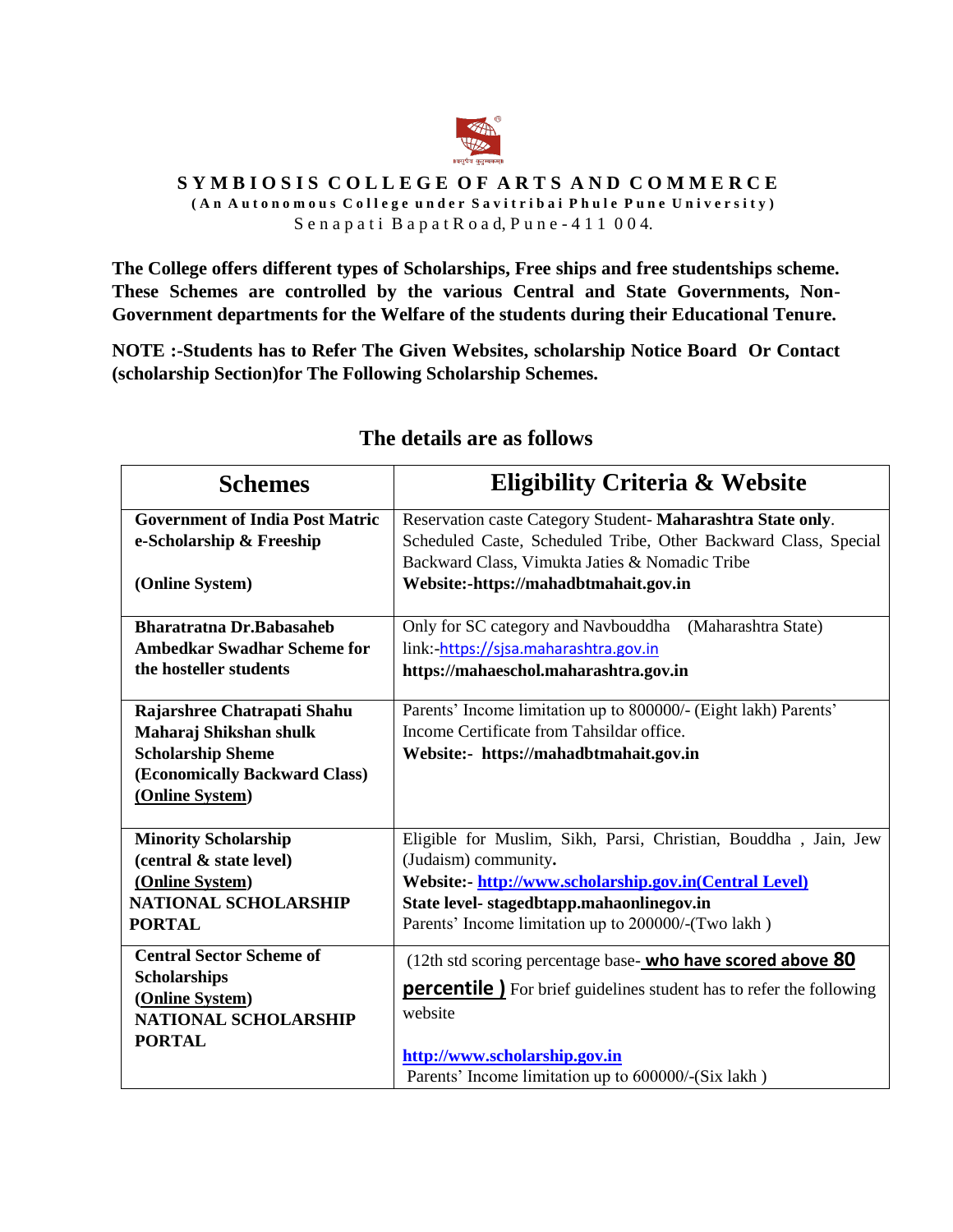

## SYMBIOSIS COLLEGE OF ARTS AND COMMERCE

**( A n A u t o n o m o u s C o l l e g e u n d e r S a v i t r i b a i P h u l e P u n e U n i v e r s i t y )**

 $S$ e n a p a t i  $B$  a p a t  $R$  o a d,  $P$ u n e - 4 1 1 0 0 4.

| <b>Schemes</b>                      | <b>Eligibility Criteria &amp; Website</b>                             |
|-------------------------------------|-----------------------------------------------------------------------|
| Arthik Durbal Ghatak Scholarship    | For brief guidelines student has to refer the following               |
| (online System)                     | website:-bcud.unipune.ac.in (www.unipune.ac.in)                       |
|                                     |                                                                       |
| Ishan Uday Scholarship Scheme       | For North Eastern Region Students                                     |
|                                     | brief guidelines student has to refer the following website           |
|                                     | http://www.scholarship.gov.in                                         |
| Krantijyoti Savitrimata Phule       | NOTE:- This scheme is only for the Girls Students                     |
| Scholarship (online System)         | For brief guidelines student has to refer the following               |
|                                     | website:- :- bcud.unipune.ac.in (www.unipune.ac.in)                   |
| Rajarshi Shahu Maharaj              | NOTE:- This scheme is only for the Reservation Category Students      |
| Scholarship (online System)         | For brief guidelines student has to refer the following               |
|                                     | website:- :- bcud.unipune.ac.in (www.unipune.ac.in)                   |
|                                     |                                                                       |
| Umbrella Scheme for Education of    | Post Matric Scholarship(PMS) for ST Students                          |
| ST children (Online System)         | Website:- http://www.scholarship.gov.in                               |
| NATIONAL SCHOLARSHIP PORTAL         |                                                                       |
| Prime Minister's Special            | NOTE:- This scheme applicable to the Students who seek                |
| Scholarship Scheme                  | admission under PMSSS scholarship Scheme.(J&K State)                  |
|                                     | Helpline for J&K students under PMSSS:-<br>helpline No.- 011-26131574 |
|                                     | JK16-1@aicte-india.org                                                |
| <b>Physically Handicapped</b>       | Eligible for physically challenged students. Students has to collect  |
| Scholarship (Central & State level) | the Prescribed application form, from the scholarship section or      |
|                                     | download from the website :- www.unipune.ac.in                        |
|                                     | http://www.scholarship.gov.in (central level)                         |
| Eklavya Arthik sahayy yojana        | NOTE:- This scheme is only for the eligible students of Post          |
|                                     | <b>Graduation.and Domicile of Maharashtra Students</b>                |
|                                     |                                                                       |
| <b>State Government Open</b>        | Director Of Higher Education Department. Website:-                    |
| <b>Merit Scholarship</b>            | stagedbtapp.mahaonlinegov.in                                          |
|                                     |                                                                       |
|                                     |                                                                       |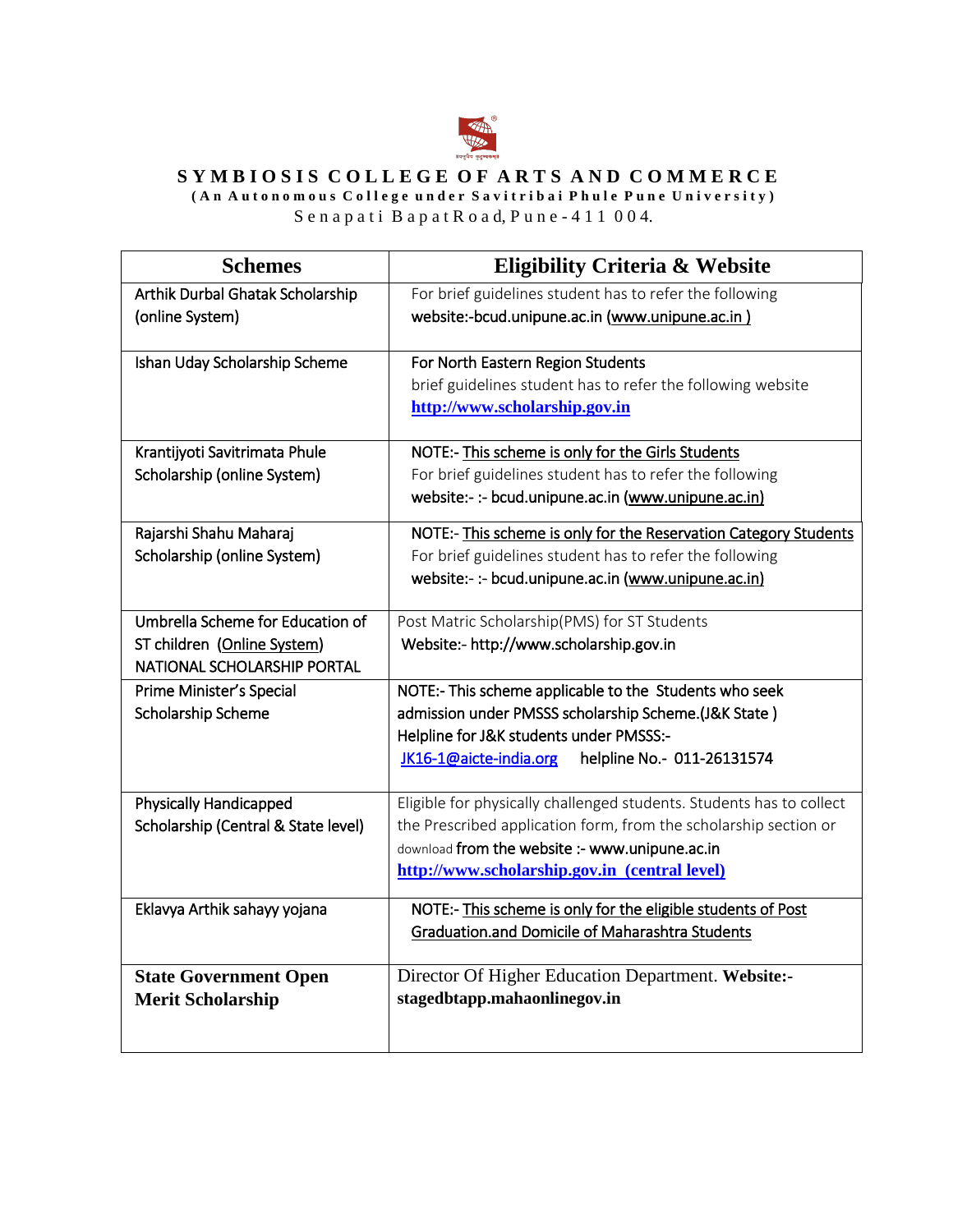

## SYMBIOSIS COLLEGE OF ARTS AND COMMERCE

**( A n A u t o n o m o u s C o l l e g e u n d e r S a v i t r i b a i P h u l e P u n e U n i v e r s i t y )**

S e n a p a t i B a p a t R o a d, P u n e - 4 1 1 0 0 4.

| <b>Schemes</b>                                       | <b>Eligibility Criteria &amp; Website</b>                        |
|------------------------------------------------------|------------------------------------------------------------------|
| Lokshahir Annabhavu Sathe                            | Verification & endorsement from the College for the eligible     |
| <b>Financial Assistance (Pune</b>                    | students. (Std.XII percentage base Criteria)                     |
| <b>Municipal Corporation</b> )                       |                                                                  |
|                                                      |                                                                  |
| <b>Primary Teacher Free-</b>                         | Eligible student has to collect the Prescribed application form, |
| <b>Studentship (PTC)</b><br><b>Secondary Teacher</b> | from the scholarship section                                     |
|                                                      |                                                                  |
| Free-studentship (STC)                               |                                                                  |
| <b>Defence Service Personnel</b>                     | Website:-stagedbtapp.mahaonlinegov.in                            |
| (DSP),                                               |                                                                  |
| <b>Ex-Servicemen</b>                                 |                                                                  |
|                                                      |                                                                  |
| Various type of Scholarship &                        | AWES/ESSA (Army scheme), AFWWA, Air Force, IFFCO, CIL Coal India |
| financial Assistance for the                         | Itd, Sakal India, Maharashtra kamgar kalyan, traning command     |
| children of the concern employees                    | Sch., Army person, kalyankari mahavidyalyin shikshan, Vidya      |
|                                                      | utkarsha Nidhi, Shiksha prasar Kendra, reimbursement of CEA.     |
|                                                      | Etc                                                              |
|                                                      |                                                                  |
| Various State Backward Class &                       | Verification & endorsement from the College for the eligible     |
| <b>General Students</b>                              | students of concerned states                                     |
| (Assam, Meghalaya, Mizoram,                          |                                                                  |
| Nagaland Tripura, Manipur),                          |                                                                  |
| Arunachal Pradesh, Sikkim                            |                                                                  |
| Govt.Scholarship, North eastern                      |                                                                  |
| Region                                               |                                                                  |
|                                                      |                                                                  |

These Schemes are controlled by the various Governments, Non-Government departments for the Welfare of the students during their Educational Tenure